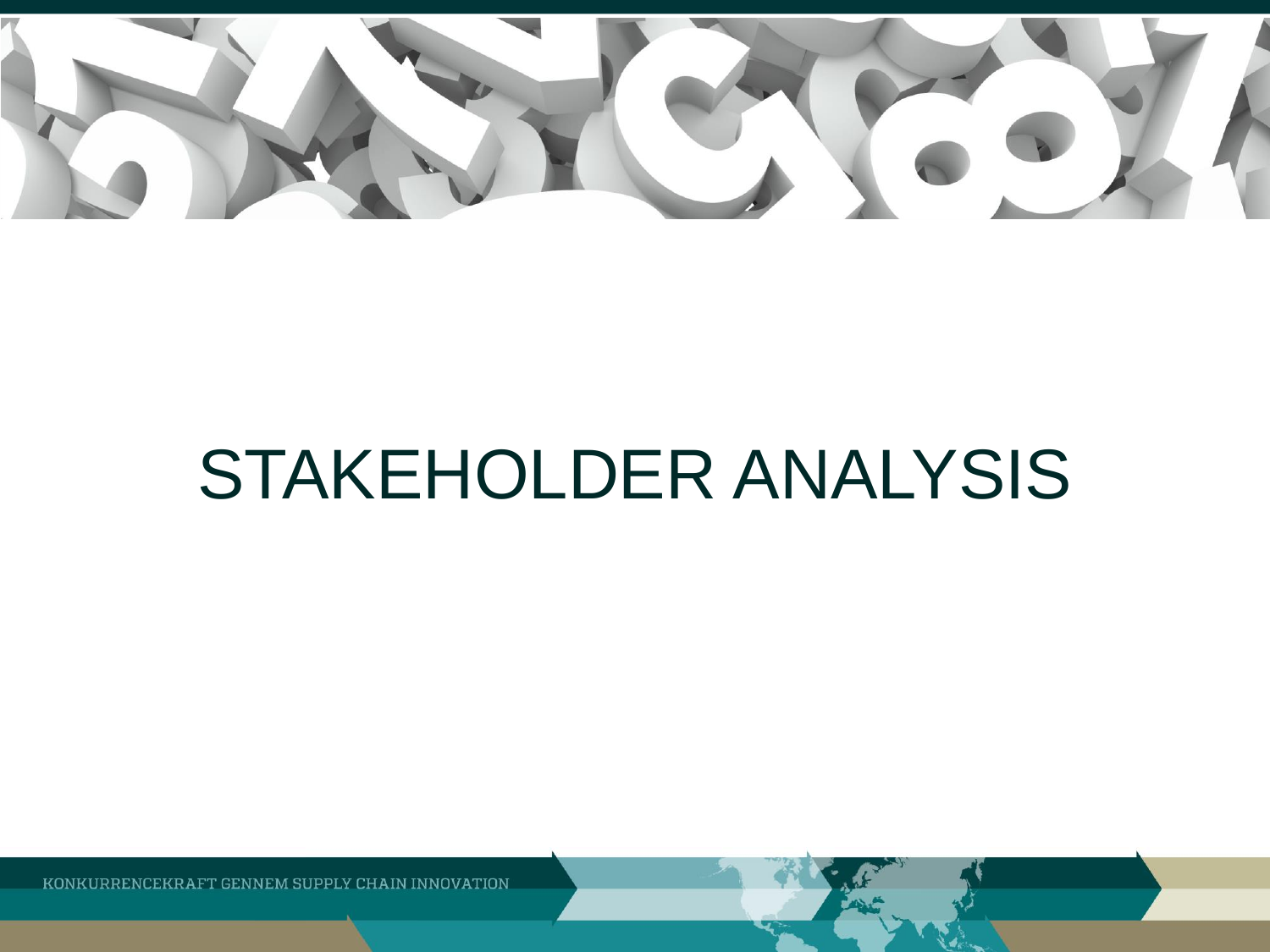

### **Purpose**

A stakeholder analysis aims to provide an overview of the internal and external parties, who are either part of the company or on whom the company relies. Based on the analysis it can be planned how these are to be involved. The analysis helps to ensure effective implementation of changes by defining roles and responsibilities of the communication, which again will foster commitment and involvement.

## **Participant(s)**

Persons, who have in-depth knowledge of the company's internal and external partners, customers and suppliers.

## **Application**

The stakeholder analysis is conducted in connection with the specific supply chain innovation project to ensure that the objectives, goals and success criteria are attractive to the major stakeholders.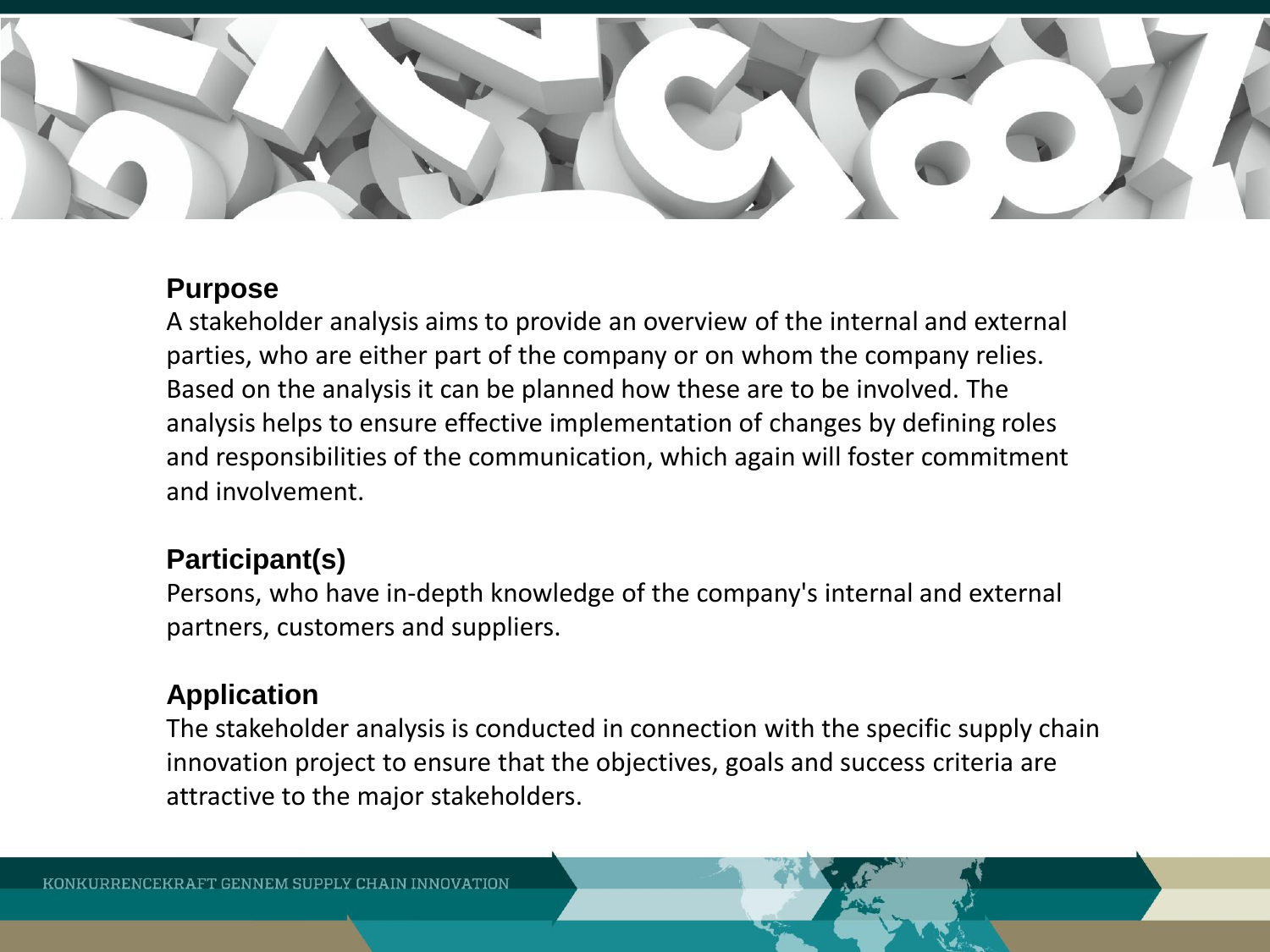

### **Method**

A stakeholder analysis is performed in the following steps:

- 1. Brainstorm.
- 2. Stakeholders are divided into categories, for example on the basis of who has the greatest influence.
- 3. After sorting, key stakeholders are selected. A description of the stakeholders' expectations to the company or the project and the attractiveness of objectives is prepared.
- 4. When stakeholders are described with their goals and interests, potential conflicts of interests are identified.
- 5. The overall picture is assessed. If this gives reasons for adjustments, these are incorporated.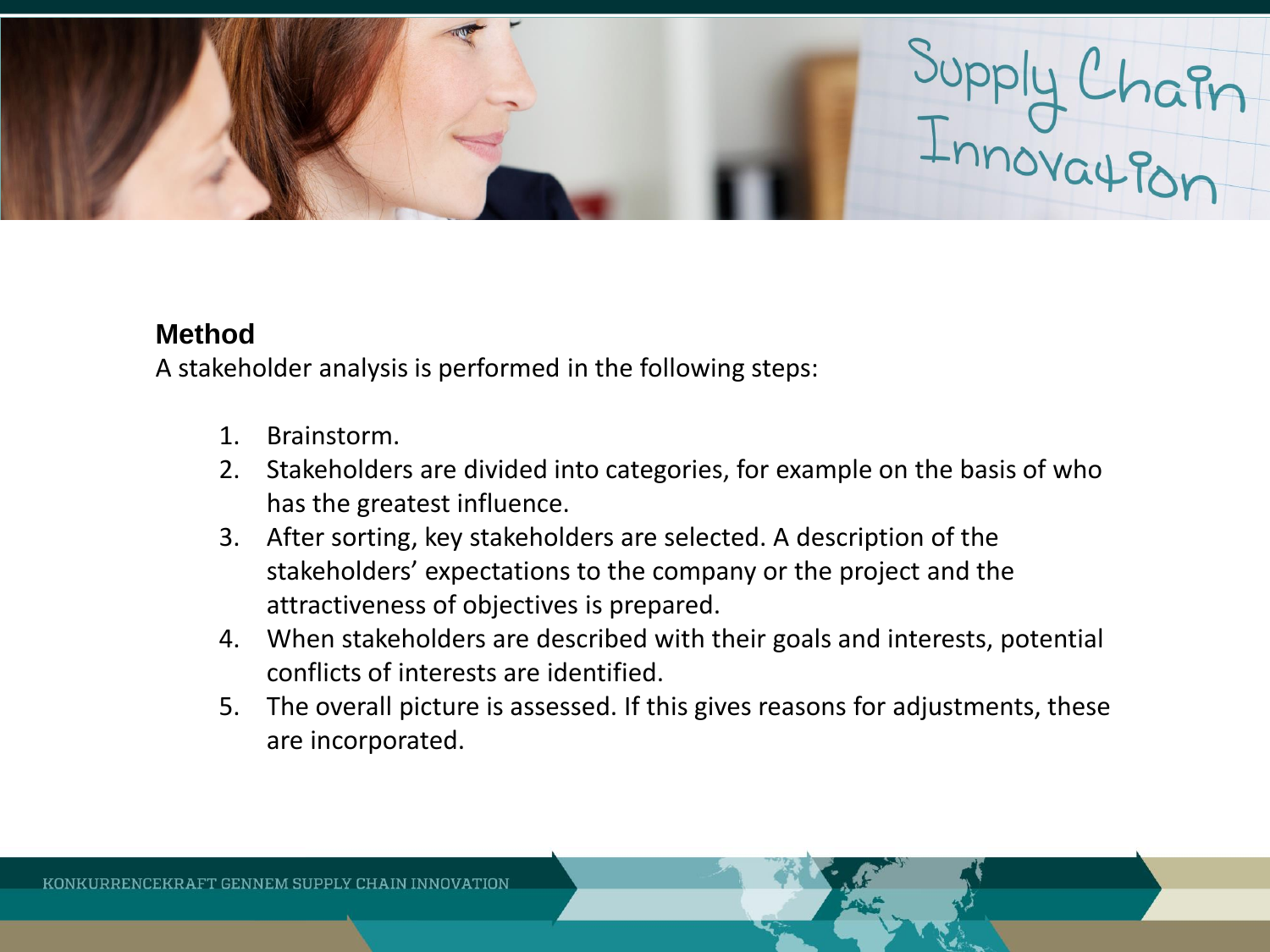

*Stakeholder analysis*

A stakeholder analysis can be performed using the figure to the right. In this the stakeholders are listed, for example, by the degree of their influence and their involvement in the supply chain innovation project.